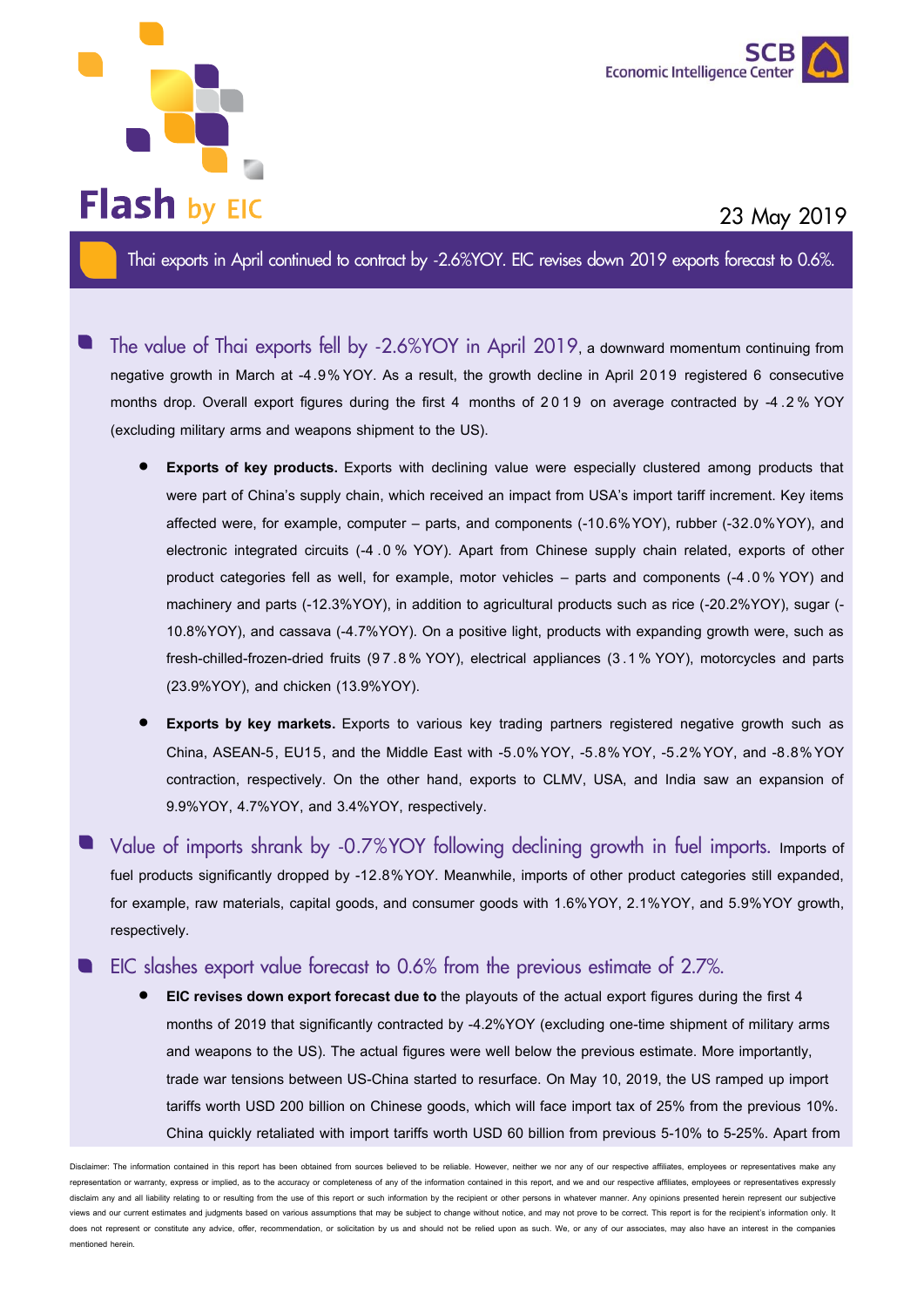

the trade war, barriers and tensions started to spill over to other sectors led by US ban on Huawei (the current ban is suspended and postponed by 90 days). The new round of US-China trade war will have an additional impact on Thai exports, both directly from Chinese supply chain products that are slapped with higher import tariffs and indirectly from the more sluggish global trade and investment outlooks (compared to the period before trade tension erupted). **As such, EIC revises down export value growth to only 0.6% expansion.** However, during the second half of 2019, exports should slightly recover following the expected gradual global economic recovery. Key drivers will be from economic stimulus measures implemented in various countries, especially China's, in addition to increasing adoption of dovish stance among various central banks. Moreover, the low-base effect from the second half of 2018 will help accelerate Thai export value growth during the second half of 2019.

• **Risks that needs continual monitoring** still circles around the US-China trade tensions, which could be further escalated. The US could potentially impose additional import tariff hike worth USD 300 billion at the import tax rate of 25%. While, China is likely to retaliate as well [\(Read more at Note: US-China Trade](https://www.scbeic.com/en/detail/product/6027)  [war heats up once again with both sides raising](https://www.scbeic.com/en/detail/product/6027) 2 5 % import tariffs on each other, risking further [slowdown in global trade and Thai exports\).](https://www.scbeic.com/en/detail/product/6027) Furthermore, the US plans to ramp up automotive import tariffs from all countries to anticipated 25% . Negotiations for trade deals with the European Union and Japan are currently in place with expected conclusions within November 2019.

**EIC also revises down import value growth in 2019 to 0.8% from 3.2%.** The revision is mainly based on declining export growth forecasts, which slows imports of raw material and capital goods in exportrelated industries. Furthermore, pricing of import products during the first quarter was lower than estimated (import price in terms of USD during the first quarter merely grew by 0.2%YOY), which can cause import value to contract by more than previously anticipated.

Disclaimer : The information contained in this report has been obtained from sources believed to be reliable. However, neither we nor any of our respective affiliates, employees or representatives make any representation or warranty, express or implied, as to the accuracy or completeness of any of the information contained in this report, and we and our respective affiliates, employees or representatives expressly disclaim any and all liability relating to or resulting from the use of this report or such information by the recipient or other persons in whatever manner. Any opinions presented herein represent our subjective views and our current estimates and judgments based on various assumptions that may be subject to change without notice, and may not prove to be correct. This report is for the recipient's information only. It does not represent or constitute any advice, offer, recommendation, or solicitation by us and should not be relied upon as such. We, or any of our associates, may also have an interest in the companies mentioned herein.